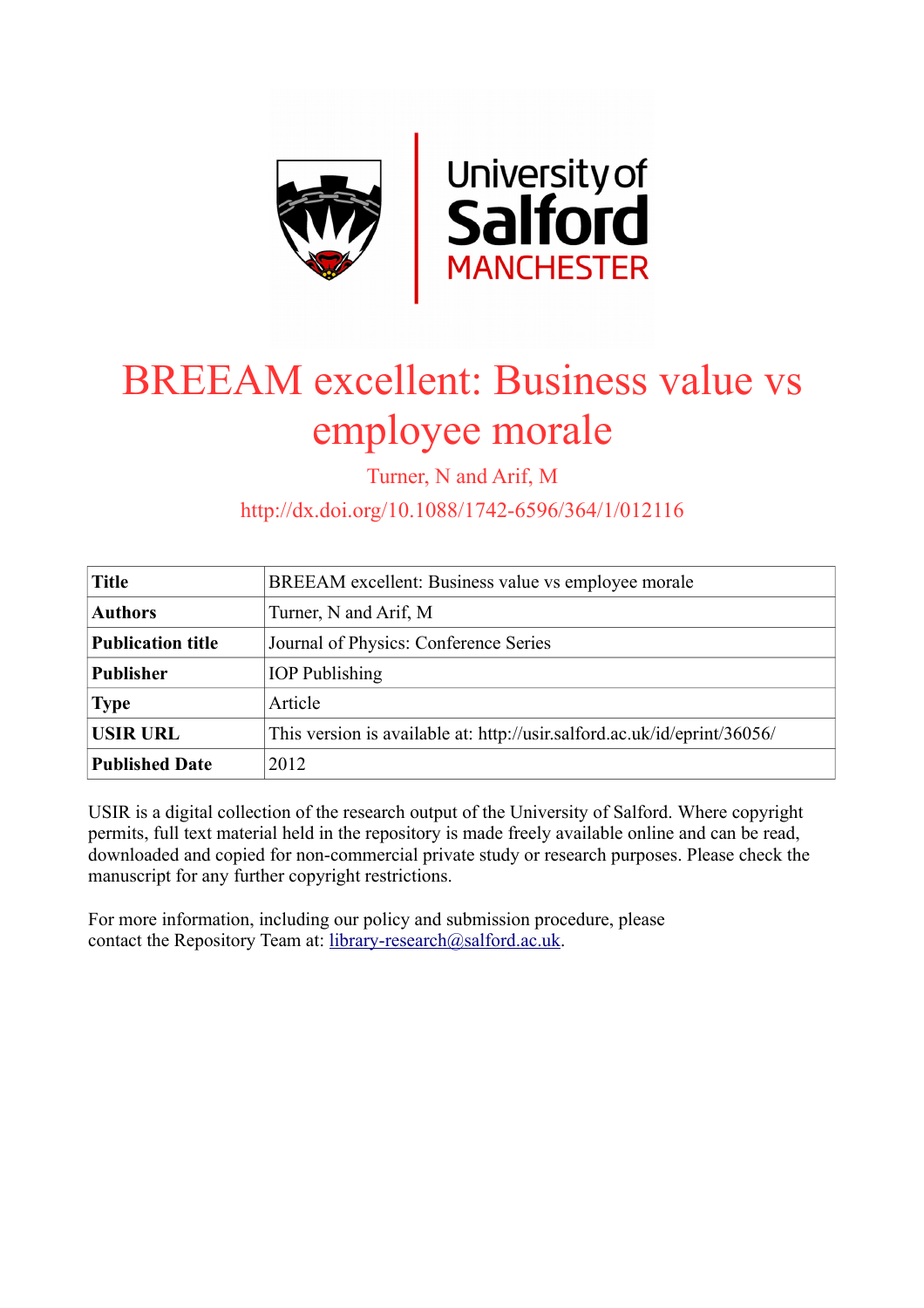

[Home](http://iopscience.iop.org/) [Search](http://iopscience.iop.org/search) [Collections](http://iopscience.iop.org/collections) [Journals](http://iopscience.iop.org/journals) [About](http://iopscience.iop.org/page/aboutioppublishing) [Contact us](http://iopscience.iop.org/contact) [My IOPscience](http://iopscience.iop.org/myiopscience)

BREEAM Excellent: Business Value Vs Employee Morale

This content has been downloaded from IOPscience. Please scroll down to see the full text. 2012 J. Phys.: Conf. Ser. 364 012116 (http://iopscience.iop.org/1742-6596/364/1/012116)

View [the table of contents for this issue](http://iopscience.iop.org/1742-6596/364/1), or go to the [journal homepage](http://iopscience.iop.org/1742-6596) for more

Download details:

IP Address: 146.87.136.52 This content was downloaded on 27/07/2015 at 16:19

Please note that [terms and conditions apply.](iopscience.iop.org/page/terms)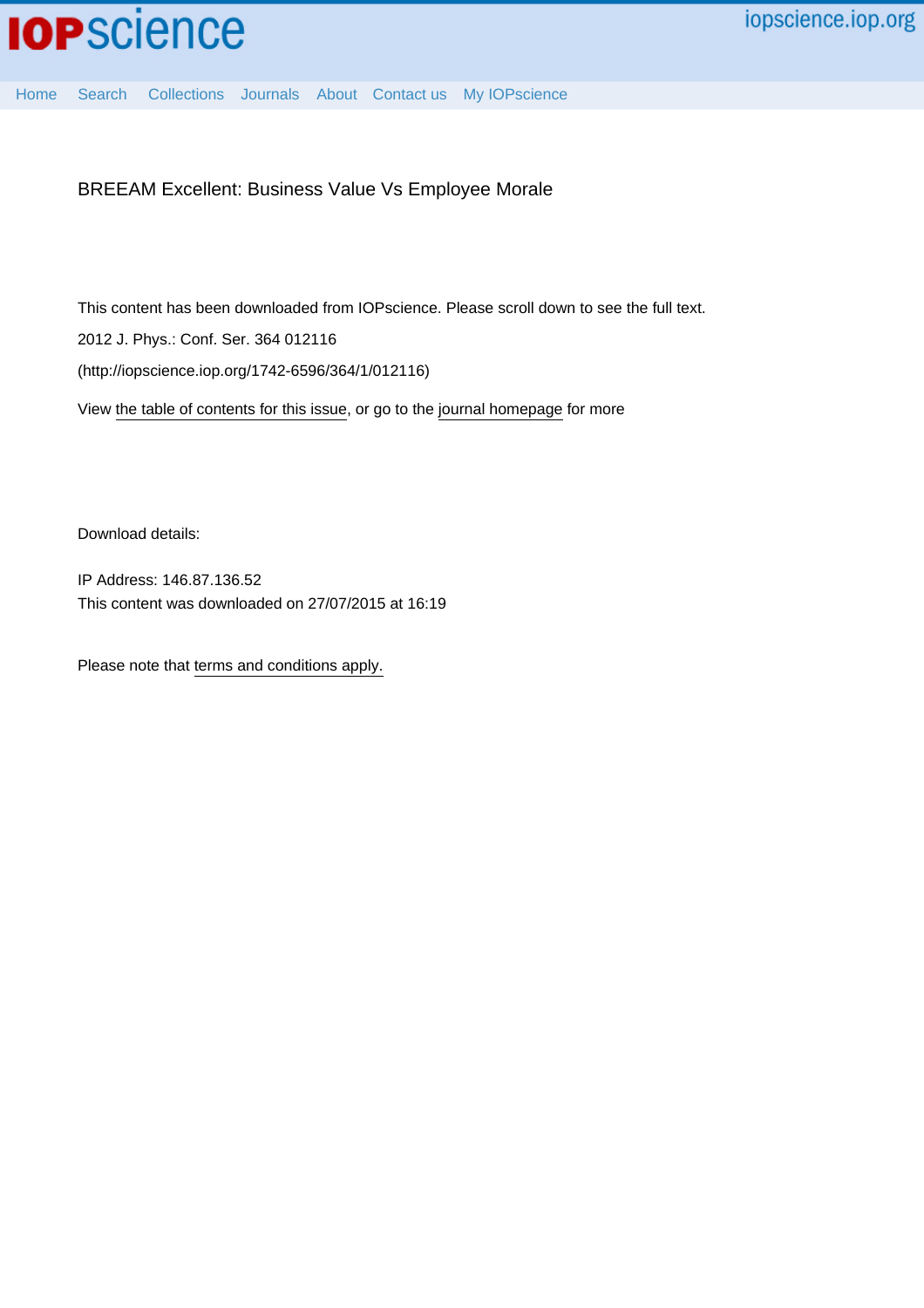# **BREEAM Excellent: Business Value Vs Employee Morale**

# **Nova Turner and Mohammed Arif**

School of the Built Environment The University of Salford Salford, Greater Manchester M5 4WT

#### N.Turner1@salford.ac.uk, M.Arif@salford.ac.uk

**Abstract.** BREEAM is gaining popularity in the UK. Similar green building standards have gained popularity worldwide. However, it is important that we analyse the actual value added to a business by having a BREEAM rated facility. It is also important to analyze the impact on employee performance of such a facility. This paper presents a case study of a BREEAM excellent rated building with impact on the morale and performance of the employees. The data for the paper was collected using semistructured interviews of a group of employees who work at this facility located in Glasgow. The results suggest that it is important to highlight the tangible benefits and value added through the implementation of the BREEAM standard.

#### **1. Introduction**

In June 2011 the Committee on Climate Change (CCC) issued a report stating that the CO2 emissions for the UK rose by 3% in 2010. David Kennedy, the committees CEO, stated that the government must adopt new tools in order to make emissions fall by 3% per year. Mr Kennedy also added that there has been very little progress in terms of changing consumer behaviour in transport. Transport is just one of a number of key initiatives driving a far reaching sustainable agenda; issues such as energy, waste and water all take centre stage in combating climate change. Many would argue that the one constant seamlessly running through this agenda, and perhaps the most important, is people. According to Jackson (2005) consumer behaviour is a key concern for the impact society has on the environment. Why do we purchase, use, occupy and dispose of products and building in the way that we do? What motivates us to act in certain ways and is there a way to influence this behaviour? The following pilot study explores the attitudes of six building users occupying a BREEAM® excellent rated building with a view to identifying themes for further statistical analysis.

#### **2. Literature Review**

During the past 20 years the body of knowledge on sustainability has become replete with numerous assessments, strategies, check lists etc, for measuring and assessing the environmental credential of various building types. This, in turn, has culminated in several Environmental Building Assessment and Rating Tool (EBART) emerging both at National and International levels. Cole (2005) suggests that there is a diverse selection of tools available each with differing levels of complexity with essentially different methodologies. Cole (2005) makes the distinction between such tools as those based on Life-Cycle Assessment (LCA) principles and those that are not. Ding (2007) identifies twenty environment assessment tools both past and present, whilst Haapio & Viitaniemi (2008) identify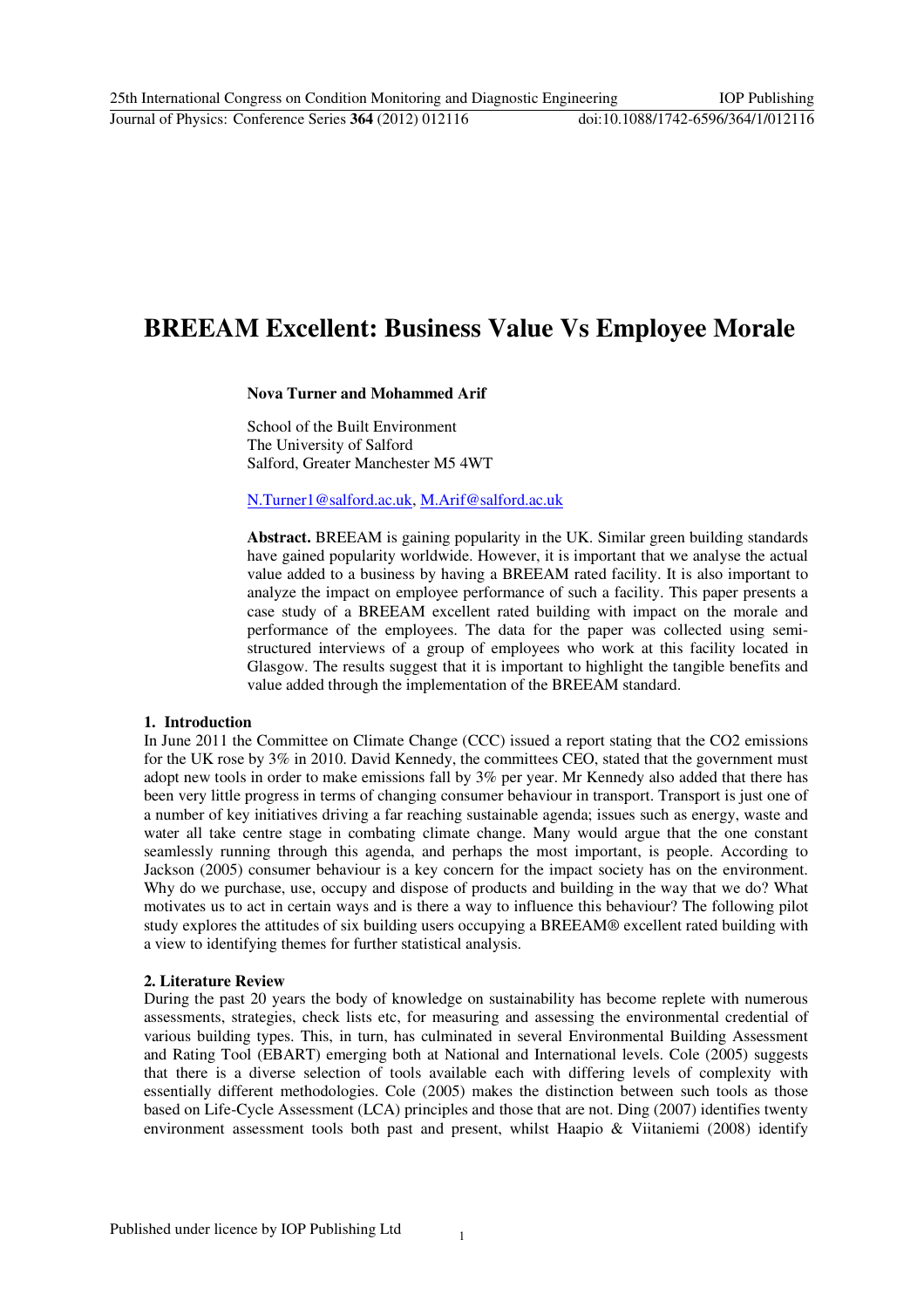sixteen and acknowledge limitations to this given the number of available tools on the market. However, (Forsberg & Malmborg 2003; Cole 2005; Ding 2007; Haapio & Viitaniemi 2008; Yu & Kim 2011) agree that of the vast array of tools available by far the most widely used and well known are BREEAM, LEED, CASBEE, GBTool and Green Star.

The primary focus of many EBARTs, until recently, has been to measure the impact new construction activity has on the environment. Conversely, focus on the impact existing buildings have on the environment is somewhat trailing. BREEAM® and LEED do try to address some in-use issues, predominately through conditioning the internal environment to induce user comfort and satisfaction; although there is little evidence to suggest that such benefits built in to the assessment actually have the desired effect or impact on building occupants.

# **3. Leadership in Energy and Environmental Design (LEED)**

The US Green Building Council (USGBC) developed LEED in 2000 initially to the US market. Essentially this is a point based system that extends to 41 Countries including Canada, Brazil, Mexico and India. The process extends to a number of applications including Retail, Schools and Healthcare and has the capacity to assess new construction, shell  $\&$  core, commercial interiors, and the operation & maintenance of existing buildings. The scheme comprises seven major categories each containing a varying number of points. The credits are assigned a point value enabling each category to have an overall score. Successfully achieved credits are collated and the total score is converted in to a rating (USGBC, 2011).

#### **4. Building Research Establishment Environmental Assessment Method (BREEAM®)**

Building Research Establishment (BRE) introduced their Environmental Assessment Method (BREEAM®) in 1990 Potbhare et al (2009). BREEAM® is generally regarded as the first ever tangible environmental rating system for buildings (Howard, 2005; Xiaoping, 2009). This is essentially a credit based system and is the most widely used scheme in the UK extending to the Netherlands, Norway, Spain and Sweden with the capacity to assess a single building anywhere in the world using Bespoke International. The process extends to a wide range of applications such as Commercial, Education and Health and covers new build construction, refurbishment, fit-out and extensions. The scheme comprises nine major categories, each one dedicated to a particular issue within the built environment. Each major category is then divided in to individual credits that are assigned differing values depending on the scheme and level of commitment required by the client. A set of environmental weightings is given to each major category to enable the credits to be collated together to produce a single overall score and therefore a certified rating. (BREEAM, 2011)

# *4.1 BREEAM In-Use*

In 2009 BRE introduced BREEAM® In-Use (BIU), a completely new scheme relevant only to commercial buildings in occupation. The scheme is essentially self-assessment, carried out by the building/facilities manager who must sit and pass an exam before they embark on the online assessment. The process can be problematic, as highlighted by Watering & Wyatt (2011) as many companies outsource their facilities management role thus diminishing overall control of the asset. The scheme consists of three major parts and uses licensed BREEAM® Auditors, as oppose to Assessors, to issue final ratings.

Part 1 Asset Part 2 Management Part 3 Organisational Efficiency

#### (BRE 2011)

Much of the criteria comes direct from BREs standard scheme and tends to focus more on the asset and the way in which this is managed rather than the way users behave. For example under both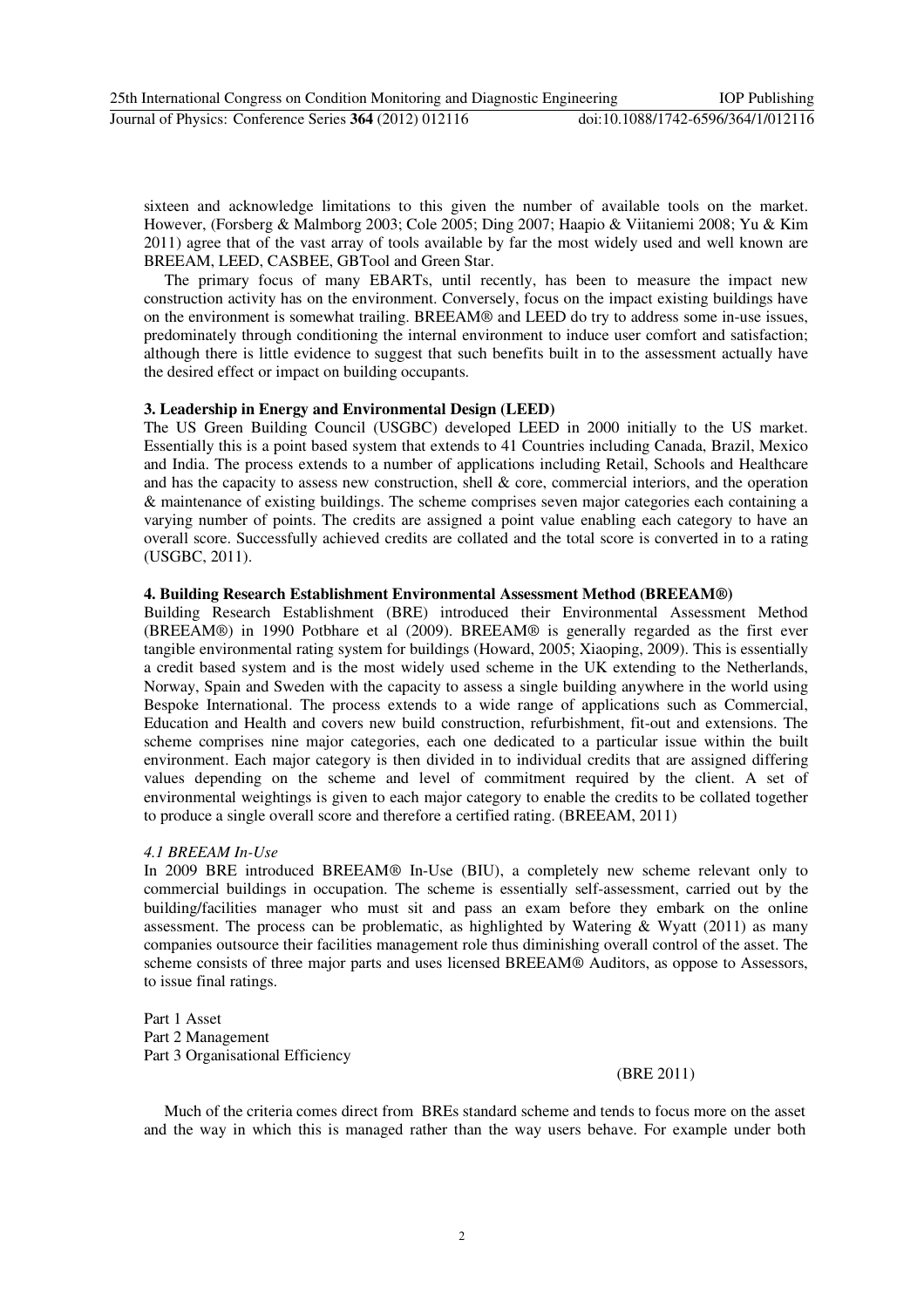BREEAM® and BIU the management category requests a non-technical building user guide to be provided to the users; however this assumes that the users will read such a document. This emphasises the importance of the individual. Bichard (2011*)* states that *While it is not uncommon to find employees that deny that there is a problem, they are far outnumbered by those who accept that the world is functioning in an unsustainable manner, but do not accept that they, as individuals, or as an employees of a company, have a responsibility to reverse these trends.* Research undertaken by Wood (2006) and Kua (2008) both suggest that people are at the centre of sustainability and therefore human behaviour can have a profound effect on the efficient/inefficient running of a building. Dr Janda, writing in the Architectural Science Review (2009) suggests that the personal actions of individuals account for around half of the energy consumption across sectors and buildings can be designed so that the outcome of an individual's decisions on energy use is lessened.

Both BREEAM® and LEED contain some criteria relating to operational aspects; likewise both schemes possess a version that can be applied solely to existing buildings. As highlighted in the white paper (2010) LEED tends to lean more towards the human comfort indicators such as occupancy comfort, although BREEAM® 2010 does have a mandatory requirement to obtain a BREEAM® in Use certificate within the first three years of operation as part of an exemplar standard. Both main schemes however, tend to focus more on hygiene factors, for example lighting levels, thermal comfort and glare reduction are all contained in the Health & Wellbeing category of BREEAM®. Hertzberg (1968) found, in his two-factor theory that poor working conditions can lead to dissatisfaction amongst employees and, therefore such parameters should rightfully be addressed. However their inclusion does not necessarily result in employees turning off printers, computers and lights or limiting their printing habits. Bichard, (2011) makes an interesting distinction between people turning off a machine for health & safety reasons or to save money is far easier than turning off a machine to cut carbon emissions. This highlights the need for tangibility; employees must see the benefit/impact of their actions to influence behaviour.

# **5. Human Behaviour**

As highlighted above, Bichard (2011) identifies that even though individuals/employees are fully aware of the issues they do not believe that it is their responsibility to reverse current trends. Bickman's study (as cited in McKenzie-Mohr, 2000) carried out research whereby *500 people were interviewed regarding their responsibility to picking up litter, 94% acknowledged responsibility. When leaving the interview, however, only 2% picked up litter that had been "planted" by the researcher*. Persuasion Theory highlighted by Jackson (2005) and Bichard (2011) and Community- Based Social Marketing highlighted by Jackson (2005) and MaKenzie-Mohr (2000) may be possible approaches in the wider agenda of changing individual behaviours.

# **6. Methodology**

The building used for this case study was originally built circa 1920 comprising six stories with a total floor area of 37,703 sq ft (3,503 m2) situated in Glasgow. The basic services comprised 4-pipe Fan Coil Units for both heating and cooling with a central concierge serving all floors. The shell and core of the building had recently achieved a 'good' BREEAM® rating. The focus of this paper concerns one of those tenanted floors that previously underwent a fit-out with the dual purpose of upgrading to BREEAM® excellent. The rationale of this paper considers whether there is any change in occupant behaviour when decanting from a typical 1970's office building to a BREEAM®2006 fit-out excellent rated building and whether the benefits of BREEAM® are relayed to the building users effectively. Under the 2006 version approximately 50 credits encompass the fit-out process of an office building, apportioned between the nine major categories. Each credit possesses different numerical values and the number of credits achieved depends on the level of commitment required by the client. The credit value in total is 97, although a score of 70 and beyond equates to a rating of excellent.

# **7. Data Collection**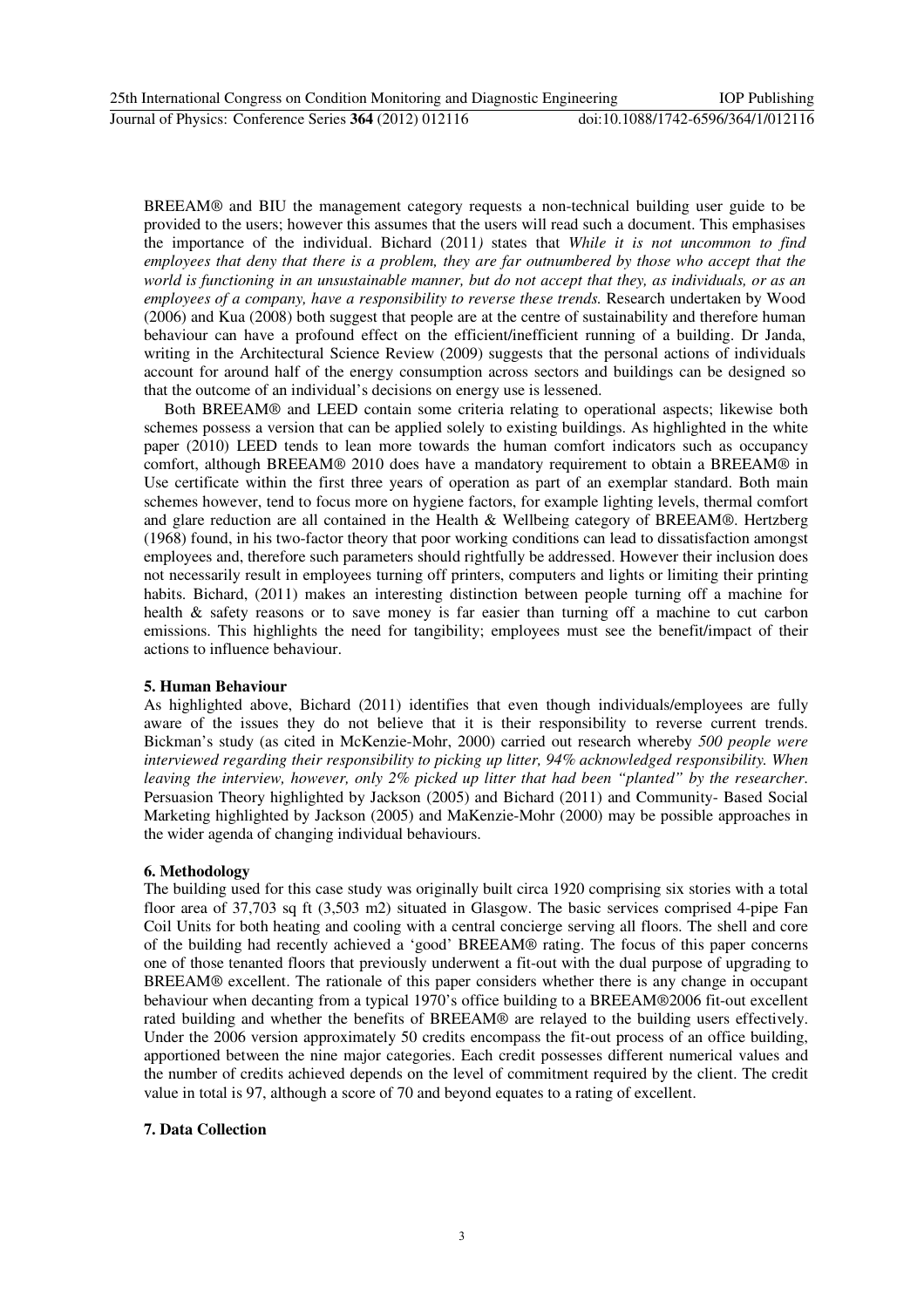Prior to conducting interviews the researchers reviewed the BREEAM®2006 credit table, consisting of 51 credits along with the original BREEAM fit-out report to focus and formulate the questions. This was carried out over three phases. The first phase resulted in the removal of credits that did not directly interact with the users of the building. These generally comprised credits relating to construction management activities surrounding the fit-out works, for example considerate constructors, site waste management, construction site impacts and the like all of which had no bearing on the user. The second phase entailed the removal of credits that did not contain user interaction, feedback systems or did not seek to condition the internal environment. These generally comprised external lighting, major leak detection on the incoming mains supply and the like. The residual credits from phase two was refined again this time focusing and removing those credits that had the potential to result in a 'placebo effect', for example NOx emissions from boilers, refrigerants etc.

# **8. Interviews**

Once the refining process of the credit table was complete the remaining credits could now form the basis of the questions. These were developed around six themes namely services, operation, training, building fabric, travel and impact on home-life. The intention of these themes was to explore whether the building they occupied had an impact on their behaviour and if this continued through to their home-life. A total of fifteen questions were devised relating to: one question about the building fabric, two questions around travel and transport, and eleven questions on the services installed throughout the floorplate. This encompassed three questions on lighting, two questions on sub- metering, two questions on water saving features, one question on waste recycling, and three questions on general services such as heating/cooling, thermostats and the like. Semi-structured interviews were then conducted with six members of staff to explore the experience and attitudes towards the building. All of the staff members who took part in this study had experienced occupation in the original 1970's building for more than 12 months and occupation in the new BREEAM® excellent building for more than 24 months. Four of the occupants were male and came from a professional surveying background ranging from Building Surveying to Valuation, one of which was a graduate. The remaining two occupants were female one of which was an administrator and the other a senior secretary. The six occupant ranged in age from early 20s to late 40s with an average length of employment of around four years.

# **9. Results**

As this is an exploratory study, responses from the interviews were analysed purely on a qualitative basis to identify emerging themes for further statistical analysis. Following the interviews an initial observation to emerge hinged around users feeling a sense of resentment predominately aimed at the building. Many of the users could not quantify the benefits of occupying a BREEAM® 2006 excellent building, as many of the features of BREEAM were not being successfully relayed to the building users. Once the data was collected the responses were analysed using concept mapping techniques to identify emerging themes. These were categorised in to four initial areas namely; training, tangibility, usable benefits and feedback some of which are discussed below.

# *9.1 Training*

The first cluster of questions hinged around the services of the building and how familiar the occupants were with their usability. One question in particular focused on whether the occupants were aware of the location and contents of the building user guide. A 'building user guide' is a feature of BREEAM that awards an addition credit during the design stage if a non-technical document is made available to the users of the building. The guide contains the following information; Building Services Information, Emergency Information, Energy & Environmental Strategy, Water Use, Transport Facilities, Materials & Waste Policy, Re-fit/Re-arrangement Considerations, Reporting Provision, Training, Links & References (BREEAM, 2006). The guide goes further, however and demonstrates the benefits and savings associated with energy saving and efficient fittings throughout the building. Many of the users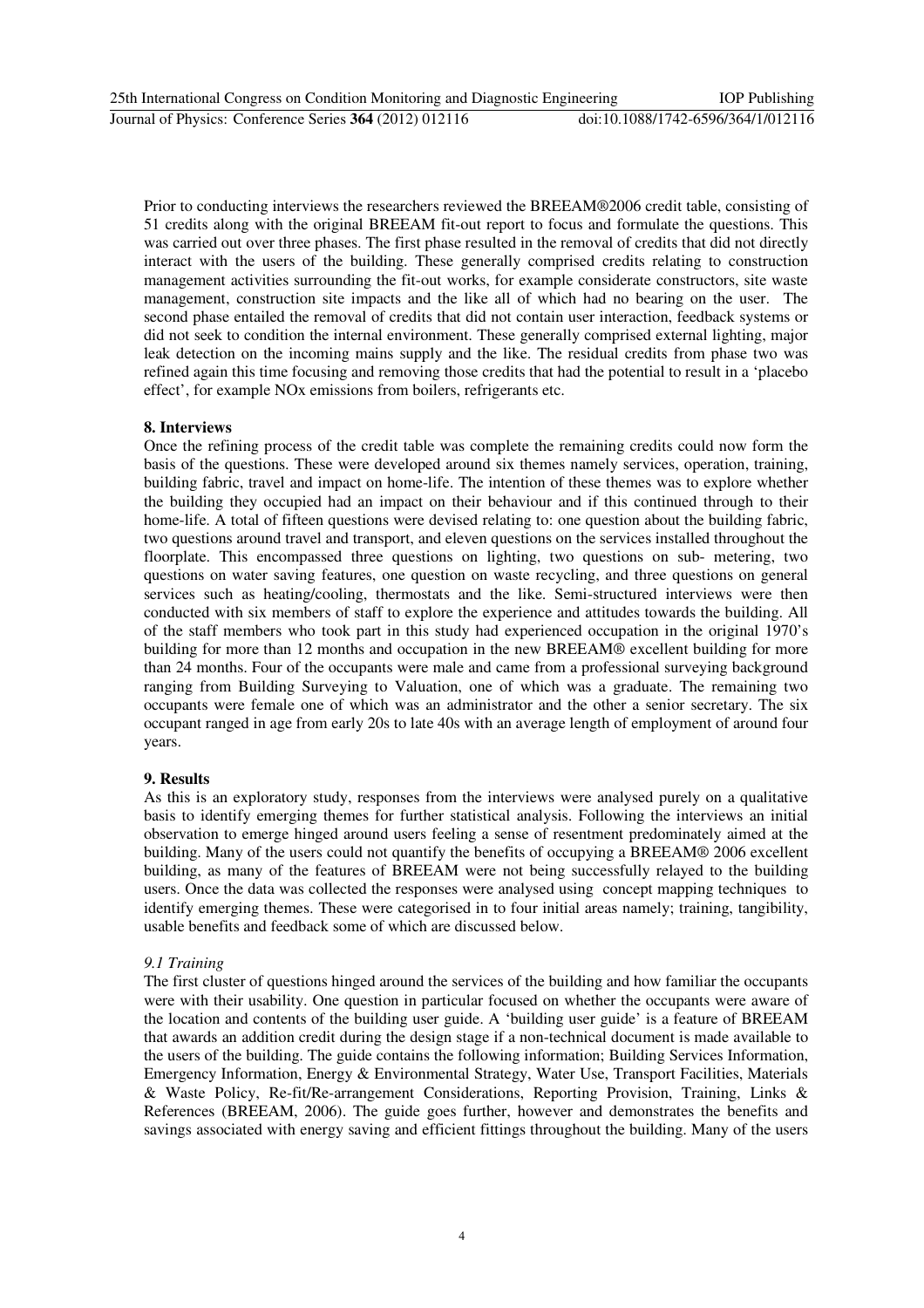expressed a nonchalant attitude when answering this particular cluster of questions and had little regard towards the importance or purpose of the building user guide. One possible explanation for this behaviour could be associated with some of the services being automated and the remaining services being controlled centrally through a concierge. This could leave users feeling like they did not need to read or understand the contents of a user guide, as they have no responsibility in their operation. This is in line with Bichard's (2011) observations whereby individuals do not see it as their responsibility to reverse trends. Therefore the general trend amongst occupants was the lack of importance given to the user guide. By the same token the employer did not make any ongoing attempt to engage the occupants. This was further confirmed during the interviews where the researchers where shown a monthly report on energy consumption distributed to all staff members, however many of them did not understand the information it contained. Concerns with this line of thought are that users overlook a document that actually contains very useful information that could have a positive impact on their behaviour.

Further issues to emerge in this area concerned the ongoing debate between the level of occupant control over their own space and the development of bad habit through too much automation. Veitch  $\&$ Gifford (1996) state that *the pervasive view is that when personal control is lacking feelings of powerlessness and unhappiness and decreased task performance will follow*. This is further supported by Monfared, (2011) who concluded in her study that an overall lack of control caused further dissatisfaction among occupants. Whereas Bordass (1993) suggests that controls can deliver a high levels of comfort but are usually too complex for the average user to understand. There needs to be a balance between user control and sophisticated automation.

# *9.2 Tangibility*

The results indicated that users react positively where they can see the impact of their actions. The best example of this was in the area of recycling where each of the users interviewed said that this had a positive impact on their behaviour and now actively recycle both in the office and at home. Occupants were asked if information from, for example the sub-meter, was presented electronically where peaks and troughs in the data were clearly identifiable would they investigate this further. All responses suggested that this would make them investigate further. One particular response stated "*If we were given a breakdown of the meter readings then it would probably make me investigate it more and may have an impact on my behaviour at home if I could see the savings and benefits*". However a report is already issued on a regular basis, albeit not presented in its simplest form and many of the occupants do not read it. There is a dichotomy here firstly the way in which data is presented and secondly there is a 'disconnect' between words and actions, as highlighted in Bickman's (1972) study.

# *9.3 Useable Benefits*

The results also indicated that useable benefits can impact on behaviour. While most of the users were vaguely aware of the company's transport plan and the issues between using private v public transport, their decision for using public transport was solely down to the company subsidising the cost of an annual ticket. One respondent in particular suggested "*without the company offering to pay up front for an annual train pass I couldn't afford to take the train, that's why I use public transport not to be sustainable*". This was in contrast to the number of occupants who actually cycled to work as a result of installing cycle stores and showers as part of the BREEAM® requirements. This measure should impact on behaviour or at least persuade occupants to cycle more, however the useable benefit of a bus pass appeared to have more impact on travel behaviour than the provisions allowed for in the design stage of BREEAM®. It is possible that during the design stage the decision taken to include cycle storage and showers could have been to simply to gain extra credits. This highlights the possibility of using benefits 'indirectly' to influence behaviour. For example, benefits offered to occupants where the rationale is unconnected to the wider sustainability agenda could actually result in a positive impact on behaviour.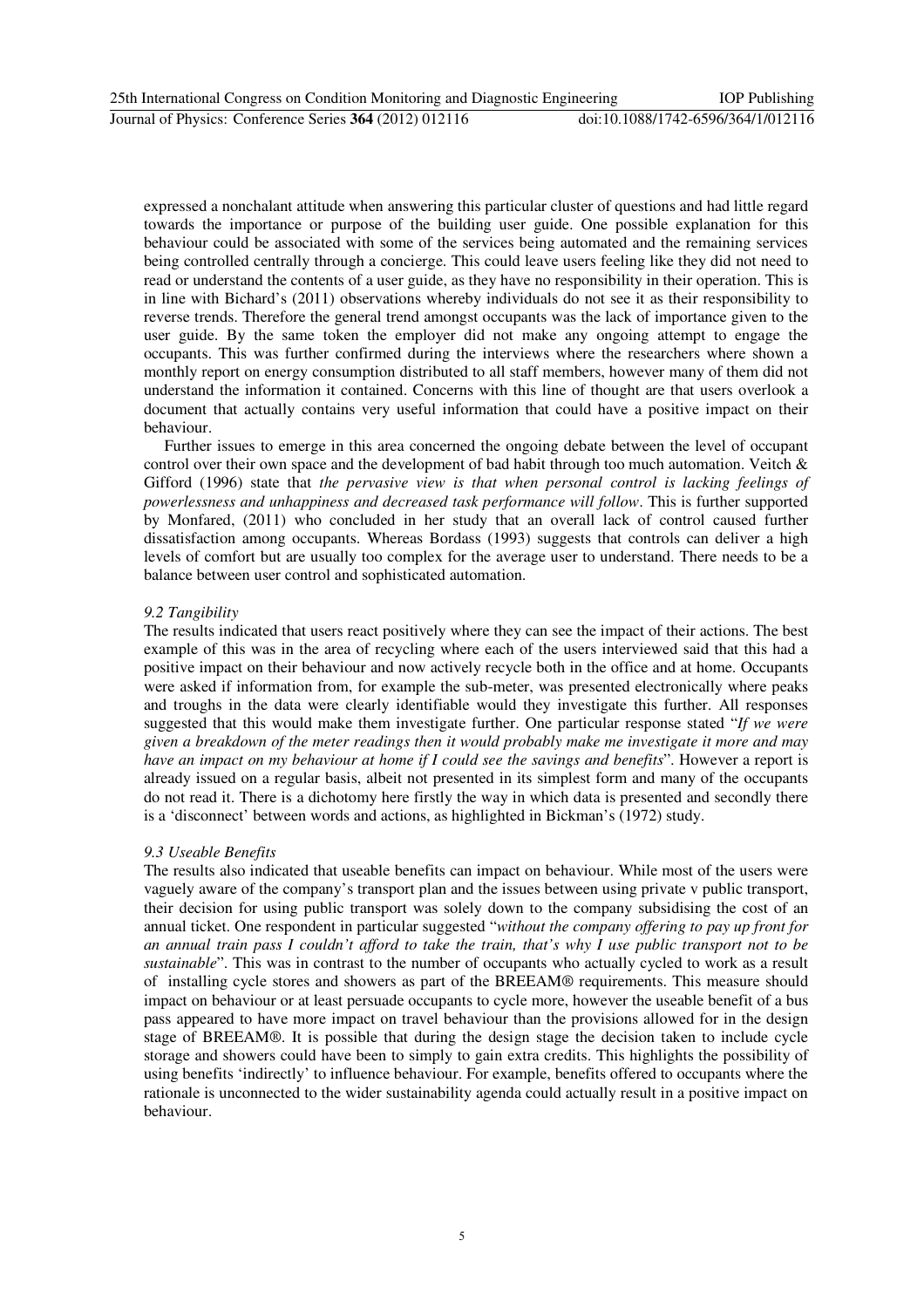#### *9.4 Feedback*

The results highlighted that, in general, feedback systems were not in place and information was not disseminated to a usable level. Many of the energy and water saving features installed in the building, as part of the fit-out works did not have any meaningful results collated and fed back to the building users. Zabel (2005) and Kua (2008) both identify the importance of feedback loops as an integral element for influencing behaviour.

#### **10. Discussion and Conclusion**

This paper is the result of an exploratory pilot study carried out with occupants of a BREEAM® Excellent rated building, using semi-structured interviews for data collection. The paper makes no universal claims about BREEAM® occupied buildings, however, the study does provide a basis for further statistical analysis. The initial findings presented in this paper, briefly discusses some of the preliminary themes to emerge from the interviews. Initial analysis has identified that there is, in fact, a disconnection between the intentions and aspirations of the design team when compared with the actual 'in use' benefits and perceptions of the building occupants. Monfared, (2011) identified in her study that there is a gap between occupants expectations and perception of a green building. One of the occupants' quotes taken from that study states "*I feel this building has been a massive missed opportunity with too much effort put into winning its 'green' status and little or no thought given to the practicalities and needs of the staff who would work in it*". This study identified that dissemination, training and actual benefits to the users did not appear to be strong themes of BREEAM®, particularly from the user's perspective . An example of this hinged around public transport with more occupants opting for the annual transport pass rather than cycling to work, even though well lit cycling stores and showers had been installed as part of the BREEAM® award. This indicates that decisions taken at design stage do not necessarily consider the end user, particularly as the rationale for such decisions can centre on a point scoring exercise and can result in the design team chasing the highest rating possible, rather than focusing on the 'in use' performance . However this can have the reverse effect in the sense that well thought out sensible decisions taken on controls, energy, water efficiency and the like during the design stage can quickly unravel if the users are not aware of how such technologies work. Dissemination of simple information could motivate occupants to investigate and act upon it. Likewise with simple tangible solutions where occupants can see and feel that they are making a difference.

It was not the intention of this pilot study to monitor user behaviour patterns, however, the responses given by the interviewees did identify issues around centralised automated controls as opposed to individual manual controls over the user's own workspace. The 'lighting zone and controls credit' of BREEAM® 2008 does not require automation for lighting although it does require zoning of the lighting in to banks of  $40m^2$  or  $4nr$  work stations. It is possible that the easiest way to achive this credit is through automation. The majority of respondents, while accepting that that automation was a part of the building, would have preferred to have more user control over their own workspace. This is further example of achieving a credit at the design stage without considering how the user may interact or perceive this type of feature.

'Closing the loop' between the 'design' and 'in use' aspects of BREEAM®, or more importantly sustainable aspirations against actual performance, needs to be addressed. Many of the features of BREEAM® attained in the early stages appear to be lost in translation or do not have the desired impact on the building occupants as originally envisaged. The themes outlined in this paper are early indications of wider issues each of which are worthy of further investigation and statistical analysis.

#### **Reference**

- [1] (JaGBC), J.G.B.C. *Comprehensive Assessment System for Built Environment Efficency CASBEE*. 2006 [cited 2011 June]; Available from: http://www.ibec.or.jp/CASBEE/english/overviewE.htm.
- [2] Australia, G.B.C.o. *GBTool* 2012 [cited 2011 June]; Available from: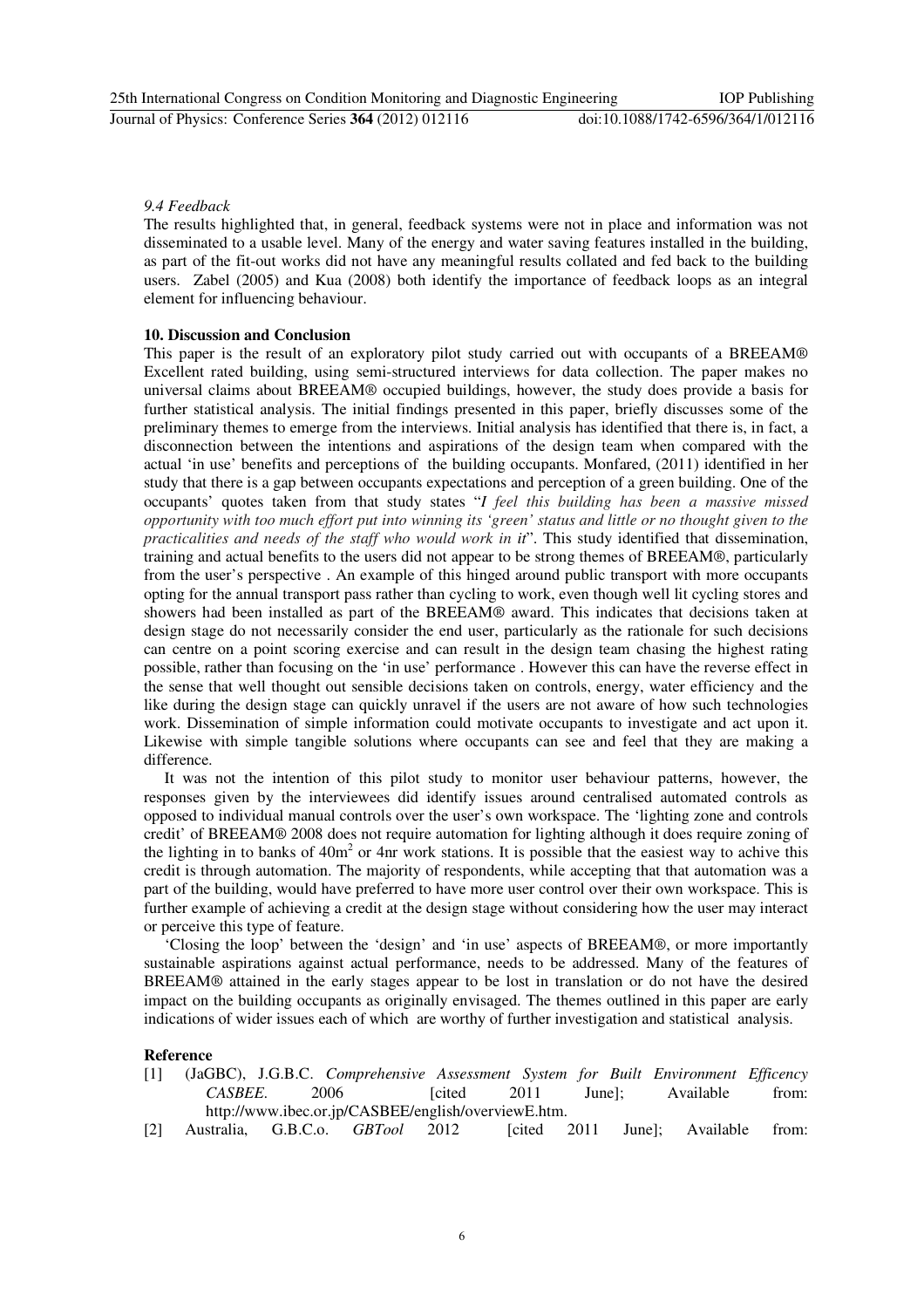http://www.gbca.org.au/green-star/.

- [3] Baird, G., *Incorporating User Performance Criteria into Building Sustainability Rating Tools (BSRTs) for Buildings in Operation.* Sustainability, 2009. **1**(4): p. 1069-1086.
- [4] Bichard, E., *The application of sustainable behaviour change strategies in three built environment companies.* Journal of Engineering, Design and Technology, 2009. **7**(1): p. 7- 20.
- [5] Black, R. *Climate policies 'need new tools', advisers say.* 2001 [cited 2011 June]; Available from: http://www.bbc.co.uk/news/science-environment-13946816
- [6] Bordass, B., Bromley, K and Leaman, A., *User and Occupant Controls in Office Buildings*, in *Building Design, Technology and Occupant Well-being in Temperate Climates*1993, Building Research Establishment: Brussels.
- [7] BRE, *BREEAM Offices 2006*, in *BREEAM Manuals*2006.
- [8] BREEAM. *BREEAM In Use*. 2010 [cited 2011 June]; Available from: http://www.breeam.org/page.jsp?id=373.
- [9] Clements-Croome, D.N., P Liu, K. , *Occupant Behaviour Analysis*, in *Innovation in Design, Construction and Opperation of Buildings for People*2006: University of Reading.
- [10] Cole, R., J & Larsson, L, *Green Building Challenge 2002 GBTool User Manual*, I.I.f.a.S.B. Environment., Editor 2002.
- [11] Cole, R.J., *Building environmental assessment methods: redefining intentions and roles.* Building Research & Information, 2005. **33**(5): p. 455-467.
- [12] Ding, G.K., *Sustainable construction--the role of environmental assessment tools.* J Environ Manage, 2008. **86**(3): p. 451-64.
- [13] Forsberg, A.M., F, V., *Tools for environmental assessment of the built environment.* Building & Environment, 2004. **39**(2): p. 223 - 228.
- [14] Haapio, A. and P. Viitaniemi, *A critical review of building environmental assessment tools.* Environmental Impact Assessment Review, 2008. **28**(7): p. 469-482.
- [15] Herzberg, F., *One More Time: How Do You Motivate Employees?*, in *Motivating People*2003, Harvard Business Review.
- [16] Jackson, T., *Motivating Sustainable Consumption: a review of evidence on consumer behaviour and behavioural change*, 2005: Centre for Environmental Strategy.
- [17] Janda, K.B., *Buildings don't use energy: people do.* Architectural Science Review, 2011. **54**(1): p. 15-22.
- [18] Kua, H., W. and Wong, S, E., *Changing Human Behaviour to Promote Energy and Water Conservation in Singapore - A Theoretical and Experimental Approach based on Sustainability Science Conceps.* 2008.
- [19] McKenie-Mohr, D., *Promoting Sustainable Behaviour: An introduction to Community-Based Marketing.* Journal of social issues 2000. **56**(3): p. 534-554.
- [20] Monrafed, I., G. and S. Sharples, *Occupants' perceptions and expectations of a green office building: a longitudinal case study.* Architectural Science Review, 2011.
- [21] Potbhare, V., et al., *Emergence of green building guidelines in developed countries and their impact on India.* Engineering, Design and Technology, 2009. **7**.
- [22] Ruiz, M.C. and I. Fernández, *Environmental assessment in construction using a Spatial Decision Support System.* Automation in Construction, 2009. **18**(8): p. 1135-1143.
- [23] Stars, M.B., V, K., *BREEAM verses LEED: White Paper*, 2010, .
- [24] USGBC. *LEED*. 2011 [cited 2011 June]; Available from: http://www.usgbc.org/DisplayPage.aspx?CategoryID=19.
- [25] Veitch, J., A AND Gifford, R., *Choice, Percieved Control, and Performance Decrements in the Physical Environment.* Journal of Environmental Psychology, 1996. **16**.
- [26] Wetering, J.v.d.W., Peter, *Office sustainability: occupier perceptions and implementation of policy.* Journal of European Real Estate Research, 2011. **4**(1): p. 29-47.
- [27] Wood, B., *The role of existing buildings in the sustainability agenda.* Facilities, 2006. **24**(1/2): p.